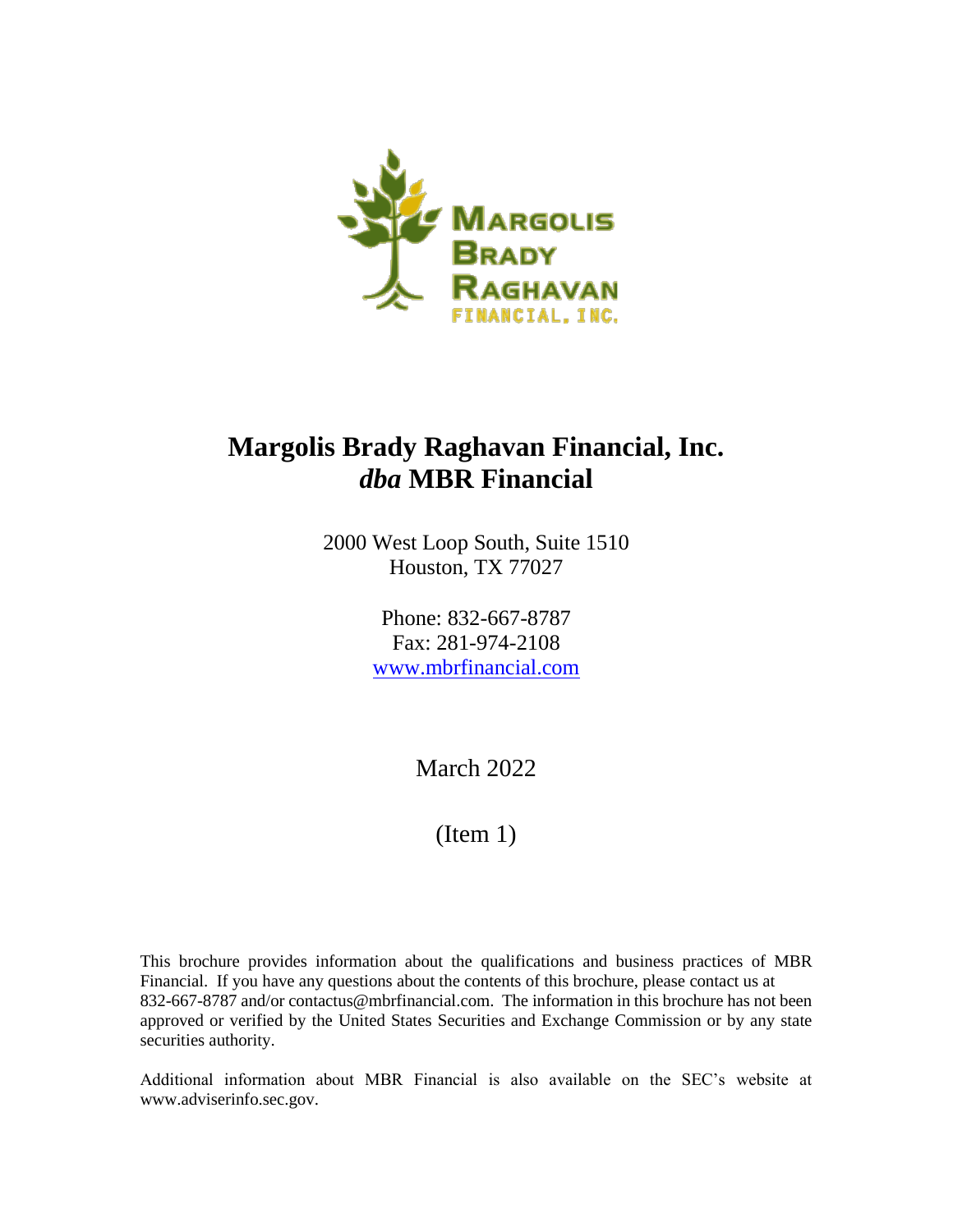## **(Item 2) Material Changes**

The last annual updating amendment to this Brochure was March 2021. Since that filing, there we no Material Changes.

*If this page is not accompanied by the full brochure and you wish to obtain a free copy of the full brochure, please contact MBR Financial at 832.667.8787.*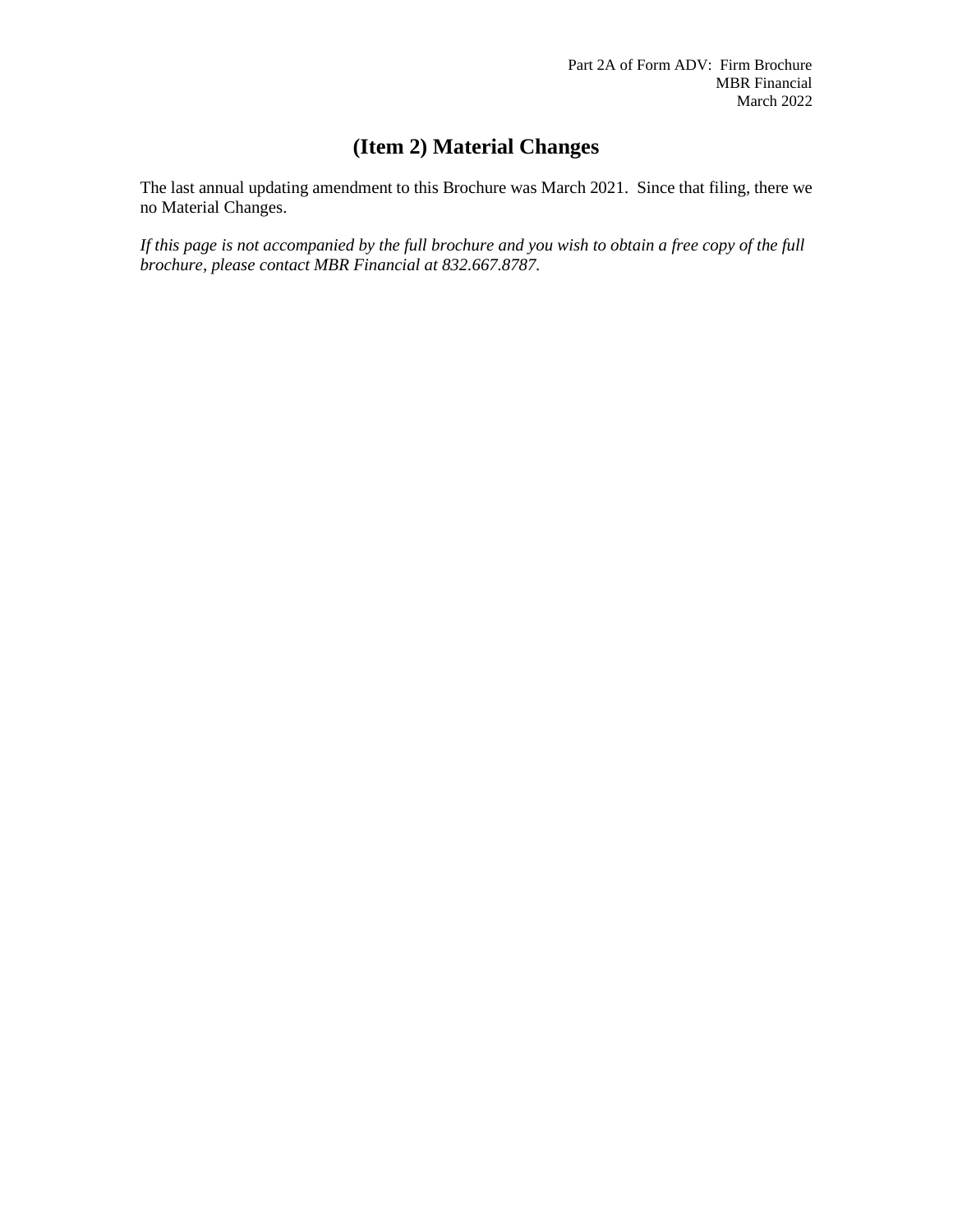# (Item 3) **Table of Contents**

| Item 11. Code of Ethics, Participation or Interest in Client Transactions and Personal Trading7 |  |
|-------------------------------------------------------------------------------------------------|--|
|                                                                                                 |  |
|                                                                                                 |  |
|                                                                                                 |  |
|                                                                                                 |  |
|                                                                                                 |  |
|                                                                                                 |  |
|                                                                                                 |  |
|                                                                                                 |  |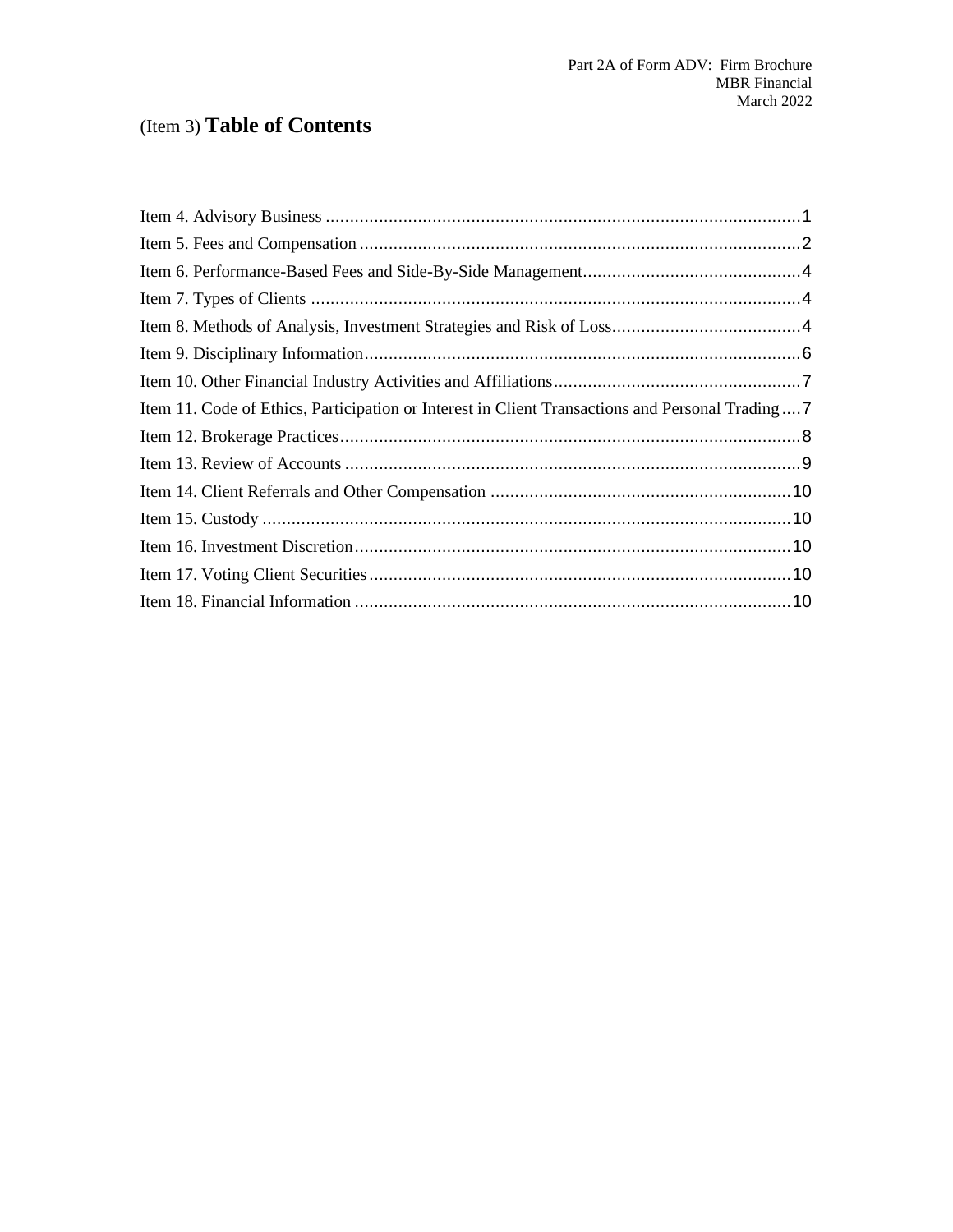#### <span id="page-3-0"></span>**ITEM 4. ADVISORY BUSINESS**

#### **Advisory Firm Description**

Margolis Brady Raghavan Financial, Inc. *dba* MBR Financial ("MBR" or the "Firm") has been in business since September 2011 and began acting as a Registered Investment Advisor upon receipt of registration in June 2013. Mary Margolis, Alfred "Trey" Brady, III, Daniel J. Bender and Suresh Raghavan, CFA, are principal owners of the Firm.

#### **Types of Advisory Services**

The Firm provides lifetime and estate planning, investment and wealth management, and insurance services to clients. The Firm works with clients to determine which services are best suited to meet their individual needs and goals.

#### *Financial Planning*

The Firm works with individuals and high net worth families on their planning needs, including:

- Pre-retirement
- Investment allocation
- Risk analysis
- Estate
- Preparing the next generation (Stewardship of family wealth)
- Asset protection
- Expatriate benefit maximization

The Firm works with business owners to develop plans for:

- Ownership transitions
- Key employee retention

Planning is a continuous process. The Firm:

- **Discovers** to understand what the client is most committed to accomplish, fix or avoid, and collect financial information
- **Analyzes** assessment of the client's situation, with special emphasis on uncovering gaps or inefficiencies. "What if" scenarios are modeled to determine the short and long-term impact of planning options
- **Collaborates** with the client's other advisors so clients can hear balanced viewpoints and make informed decisions.
- **Constructs** findings and recommendations.
- **Executes** the clients' decisions.
- **Monitors** the clients' progress. Repeat the process as circumstances warrant.

#### *Investment Management*

The Firm offers assistance in designing, implementing, monitoring, and managing investment portfolios for clients. Such assistance includes:

- Determining clients' investment goals
- Evaluating their current portfolio and assets
- Identifying investment constraints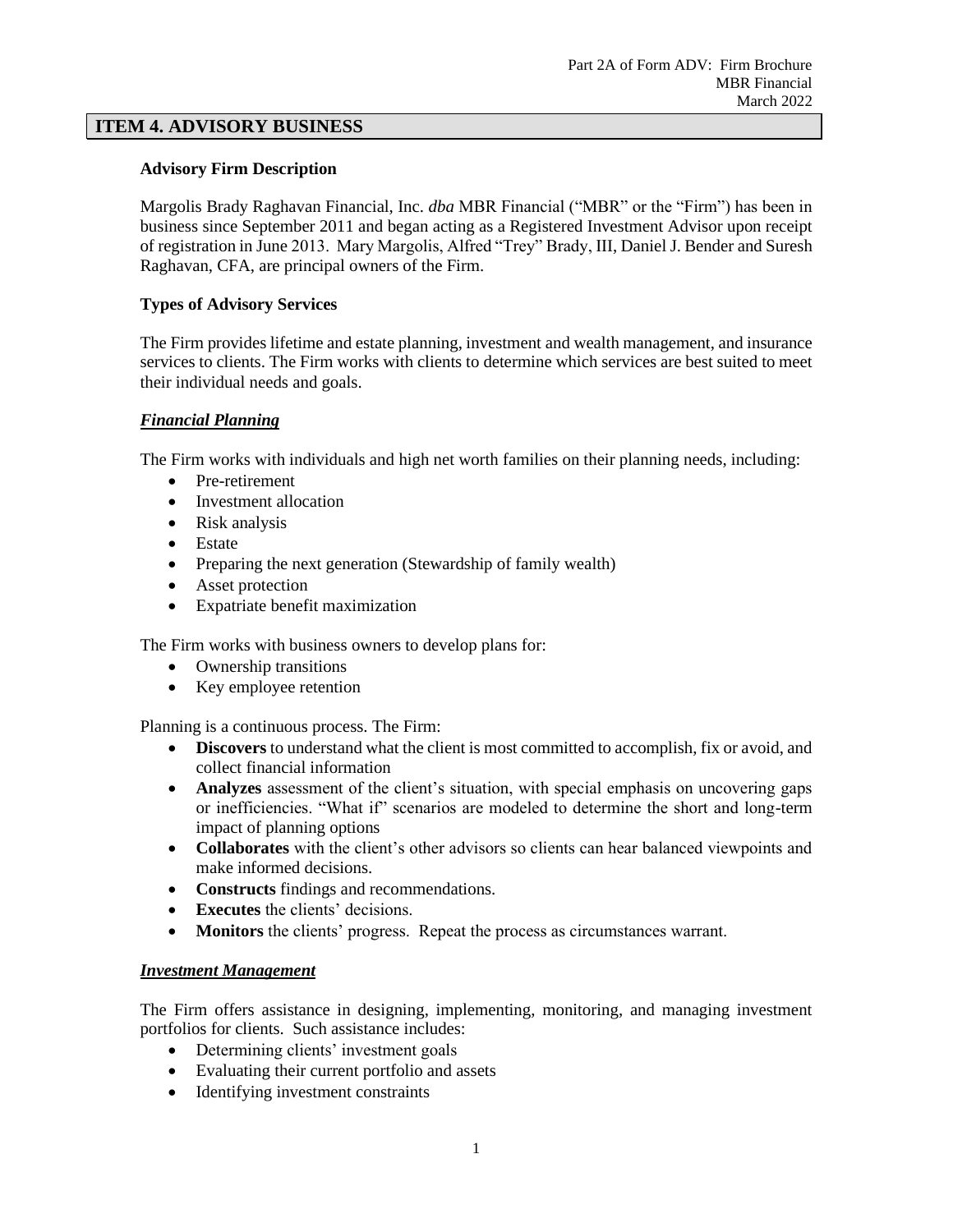- Assessing clients' risk tolerance
- Developing an investment policy document tailored to the client
- Implementing an appropriate asset allocation, style / theme distribution, and manager and security selection.
- Determining the investment strategy to help maximize after tax investment returns given a level of risk that has been jointly assessed with the client
- Managing the clients' portfolio(s) on a continuous basis.

#### *Insurance Services*

Individuals affiliated with the Firm provide insurance products to clients as appropriate. Please see "Other Financial Industry Activities and Affiliations" on page 5 below for more details.

#### **Client Assets Under Management**

As of December 31, 2021, the Firm had a total of \$657,905,360 in discretionary and \$152,584,679 non-discretionary assets under management for a total of \$810,490,039 in assets under management.

## <span id="page-4-0"></span>**ITEM 5. FEES AND COMPENSATION**

#### *Financial Planning*

The Firm charges financial planning fees on a flat or hourly basis, given the estimated time to complete the desired scope of work identified by the client. Financial planning fees are typically paid in advance. Hourly charges are assessed against the prepaid fee as work is conducted (with rates ranging from \$150 to \$500 per hour). Planning clients sign a Financial Planning Agreement that shows the total fixed fee or the estimated total hourly fee for the plan and defines the amount to be prepaid. These fees are charged in addition to the investment management fee shown below if clients choose to have the Firm manage their investments. Clients are free to have their investments managed elsewhere.

#### *Investment Management*

The Firm's investment management fee is based on the value of assets under management, as described below, which is adjusted up or down based on the complexity of the client's situation.

| <b>Tiers</b>      | <b>Assets Under Management</b> | <b>Annual Fee</b> |
|-------------------|--------------------------------|-------------------|
| First \$1,000,000 | \$0-\$1,000,000                | 1.00%             |
| Next \$1,000,000  | $$1,000,001 - $2,000,000$      | 0.80%             |
| Next \$3,000,000  | $$2,000,001 - $5,000,000$      | 0.75%             |
| Next \$5,000,000  | $$5,000,001 - $10,000,000$     | 0.50%             |
| $$10,000,000+$    | Above \$10,000,000             | Negotiable        |

Muni Account Fee Schedule: (Applies only to accounts holding predominantly municipal securities or cash equivalents)

| Tiers            | <b>Assets Under Management</b> | <b>Annual Fee</b> |
|------------------|--------------------------------|-------------------|
| <b>Flat Rate</b> | $$1 - $25,000,000+$            | 0.50%             |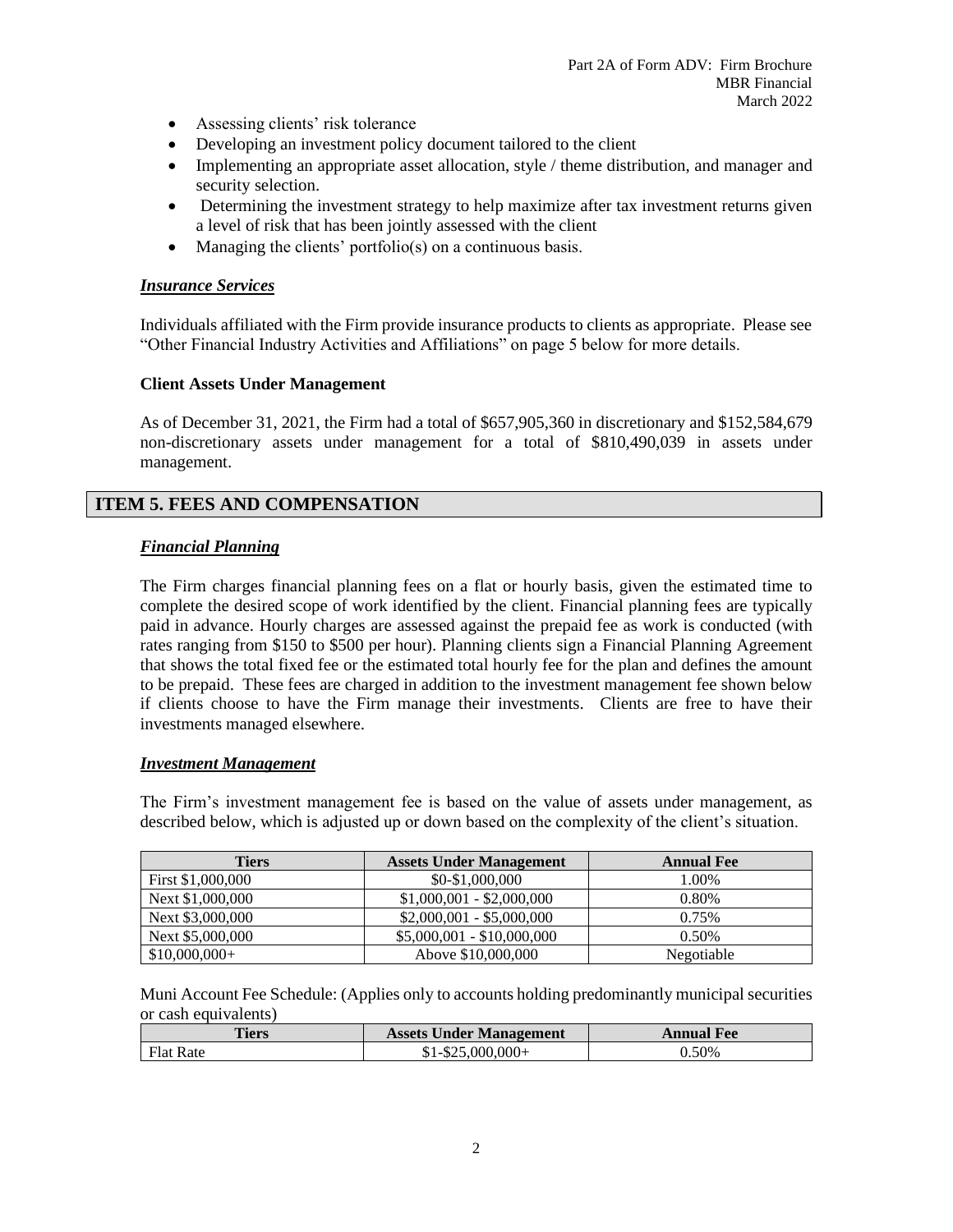For billing purposes, client portfolios are "aggregated" as long as those clients are part of the same family, even if they are in different households. Clients are billed quarterly in advance at the rate of one fourth of the annual fee shown above; typically, the fee is deducted from clients' accounts. Fees are calculated on the portfolio valuation, as determined by MBR's portfolio management system, at the close of market on the last business day of each previous quarter. Account values reported on custodial statements may differ from those values recorded by MBR's system. If a client should engage MBR during a quarter, the initial fee will be charged at the beginning of the next quarter. Fees are calculated from the date of the initial funding of the account or the date of execution of the client's investment management agreement, whichever is later. The investment management fee is charged on cash and accrued interest in the account and is typically deducted before the tenth day of the first month in the quarter. The Firm's fee schedule may change in the future and any such changes will be applicable to clients after 30 days' advance written notice.

MBR recommends certain qualified clients to invest in alternative investments (which include coinvestments), which are not held by qualified custodians and are not priced by qualified custodians. The value of the alternative investment(s), as reported by the fund manager on a quarterly basis, is included in the Firm's base calculation of its investment management fee, and often lags our billing schedule, so frequently the value shown for the alternative investment is for an earlier date. This investment management fee (0.25%/year) is in addition to the fee charged by the entity making the investment decisions for the alternative investment.

Fees for relationships below \$10 million are not negotiable. Affiliates of Firm personnel may have fees waived or discounted at the Firm's discretion. Other clients pay different fees as negotiated with their corporate employers. Clients with prior investment management relationships with MBR personnel who have been charged at different rates than those shown above will be "grandfathered" at MBR's discretion, so clients receiving the same service are paying different fees. The Firm's investment management fee is separate from transaction, exchange, wire transfer, margin interest, account, or any other fees charged by the custodian.

*Implementation with Mutual Funds/ETFs/or Individual Securities:* When the Firm recommends a security for a client's account, three separate fees are generally charged to the client, either directly or indirectly:

The first fee is the Firm's investment management fee, in which the fund is included in the asset base for the quarterly fee calculation.

The second is the set of internal fees charged by the investment company for the fund's investment management, marketing, administration, and marketing assistance. These internal expenses are disclosed in each fund's prospectus, provided to each client by the custodian. (This set of fees also applies to any exchange traded fund ("ETF") or money market fund purchased in the client's account.)

The third fee is a transaction fee assessed by the custodian for providing access to a universe of mutual fund families or ETFs through one account. To avoid such fees, a client would be required to open a separate account with each individual mutual fund company or sponsor instead of using the custodian recommended by the Firm, although this could negatively affect the Firm's ability to deliver services efficiently to the client. Not all mutual fund or ETF trades incur this transaction fee. When recommending mutual funds for client portfolios, the Firm is able to purchase "no-load" funds or "load-waived" funds.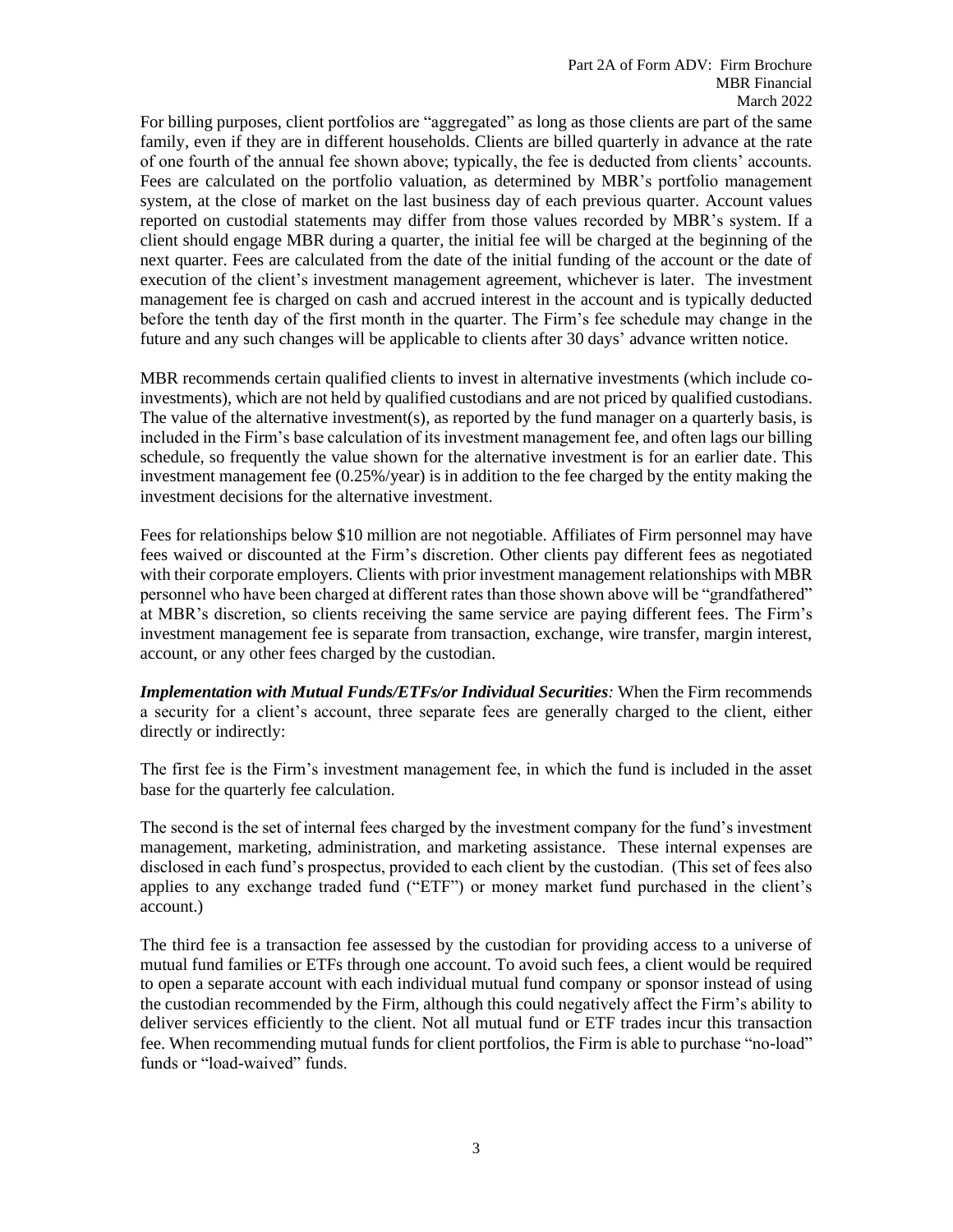#### **Termination**

Both the Financial Planning and Investment Management Agreements ("Agreements") allow for either party to terminate the Agreement upon receipt of written notice. The client may terminate either Agreement without penalty within five (5) business days after entering into the Agreement. Otherwise, any prepaid and unearned fees will be refunded to the client on a pro-rata basis or, in the case of financial planning, based on the amount of work conducted to date.

## <span id="page-6-0"></span>**ITEM 6. PERFORMANCE-BASED FEES AND SIDE-BY-SIDE MANAGEMENT**

Certain qualified clients pay performance fees to MBR on alternative investments which MBR has recommended. This creates a potential conflict of interest for the Firm to recommend higher risk investments on behalf of clients in order to generate higher fees. This risk is mitigated through continuous monitoring of all accounts in accordance with each client's investment objective(s).

#### <span id="page-6-1"></span>**ITEM 7. TYPES OF CLIENTS**

MBR provides investment advisory services to:

- Individuals and families
- High net worth individuals<br>• Pension and profit-sharing
- Pension and profit-sharing plans

The minimum account size for investment management services is \$1,000,000, although this is negotiable.

#### <span id="page-6-2"></span>**ITEM 8. METHODS OF ANALYSIS, INVESTMENT STRATEGIES AND RISK OF LOSS**

#### **Methods of Analysis**

The Firm's analysis uses Morningstar, Bloomberg, internally developed metrics, and other reports on managers in order to review past performance, sector focus, capitalization, risk, and expected future performance. MBR has established an Investment Advisory Committee comprised of MBR personnel and outside investment experts who meet quarterly to review the portfolio strategies, asset allocation, and current investments. The firm's internal Investment Working Group meets more frequently to be able to respond to new client assets, major market moves and to review potential investment changes. Typically, the Working Group meets during months that the Investment Advisory Committee does not have a meeting.

#### **Investment Strategies**

Each portfolio *"mandate"* has specific return objectives, risk, and a range of target return outcomes. For each mandate, the Firm actively manages the underlying investments based on a disciplined analysis and due diligence process, with input from the Investment Advisory Committee comprised of outside professionals and internal members. The management process focuses on three areas:

#### • **Asset Allocation**

The typical allocation to cash, bonds and stocks in that strategy is referred to as the central tendency. The actual holdings of cash, bonds and stocks are managed within "strategic ranges" that allow the Firm to adjust the risk level of client portfolios, based on the Firm's outlook for market conditions over the ensuing twelve to eighteen months. The process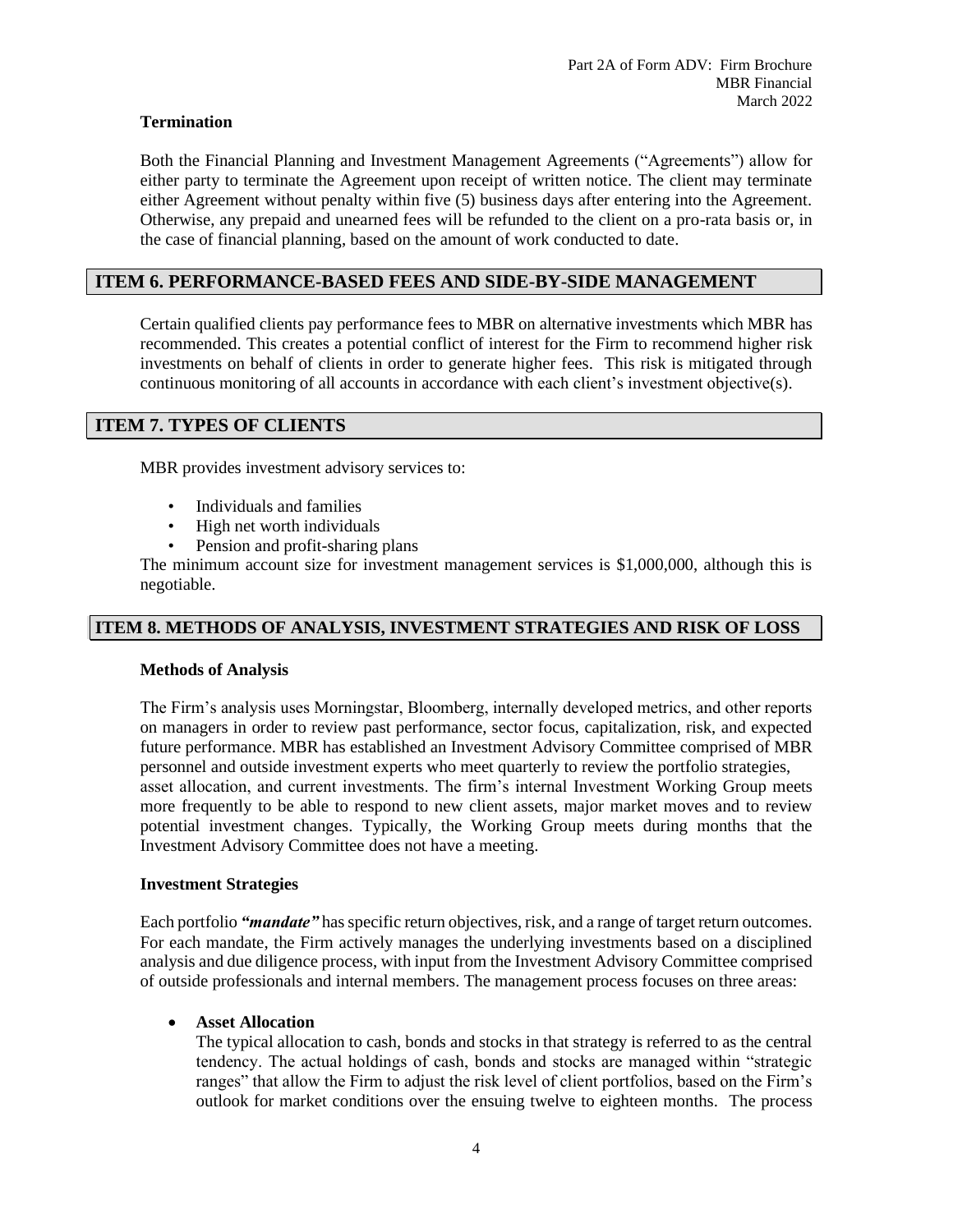uses a proprietary top-down methodology for determining *asset allocation* based on twelve different parameters that are rated and ranked as to their order of importance.

#### • **Style/Theme Distribution**

The holdings are opportunistically varied within stocks, based on capitalization (large, mid, small), style (growth, blend, value), geography (domestic, international, developed, emerging and frontier), sector (primarily GICS sectors), and other alternatives. Similarly, bond sub-sectors are varied, based on safety, rate sensitive, inflation protected, credit (both high grade and high yield), geography (domestic, international, developed, and emerging) as well as whether they are taxable or non-taxable.

#### • **Manager and/or Security Selection**

The portfolio is implemented through mutual funds, ETFs, or individual securities, based on a disciplined selection process. Sophisticated quantitative screening is used to identify a smaller set of funds and/or ETFs, based on a number of criteria (Sharpe ratio, performance, expense ratio, top ten holdings, information ratio, risk, consistency, etc.) from the universe of available mutual funds, ETFs, and individual securities. Once this is completed, a qualitative process is used to further assess funds' and ETFs' levels of discipline, longevity, and stability, as well as their ability to out-perform specific "narrow" and "broad" benchmarks. This qualitative process typically occurs either through a personal visit or conference call with the fund management team by one or more of the Firm's Principals.

The funds' and ETFs' actual outcomes (along with those of the entire portfolio) are evaluated on an on-going basis using quantitative tools with respect to risk as well as return; adjustments are made to client portfolios when deemed necessary.

When mutual funds are used to implement a portfolio, MBR chooses from mutual funds available through Fidelity Institutional Wealth Services ("Fidelity"). The Firm performs its own due diligence in the selection of these mutual funds which includes an analysis of transaction fees, redemption fees and internal expenses. MBR makes every effort to select funds and fund classes with the lowest cost to a client given assumptions of holding periods.

#### • **Alternative Investments**

When appropriate for a client's objective, risk tolerance and qualifications, MBR recommends the client participate in private issues, which such as single purpose vehicles, funds of funds, private equity, and hedge funds. These are usually structured as limited partnerships with differing minimum investments, liquidity, fees and carries. Occasionally the sponsor of a private investment fund that MBR clients have invested in will notify MBR of the opportunity to make investments through the existing private investment fund or through a new investment fund (a co-investment). The co-investment generally may have favorable terms for investors compared to the sponsor's current investment fund terms. (Current co-investments do not have terms that are more favorable). Each co-investment opportunity is offered first to every MBR client participating in the existing investment fund and secondly to other MBR clients if they qualify. Some MBR personnel who qualify participate in both the existing investment fund and the co-investments with clients.

MBR personnel participating in co-investments with clients creates a conflict of interest with its clients because MBR personnel have an interest in the investment being proposed to clients. Overall investment returns of clients who participate in a co-investment may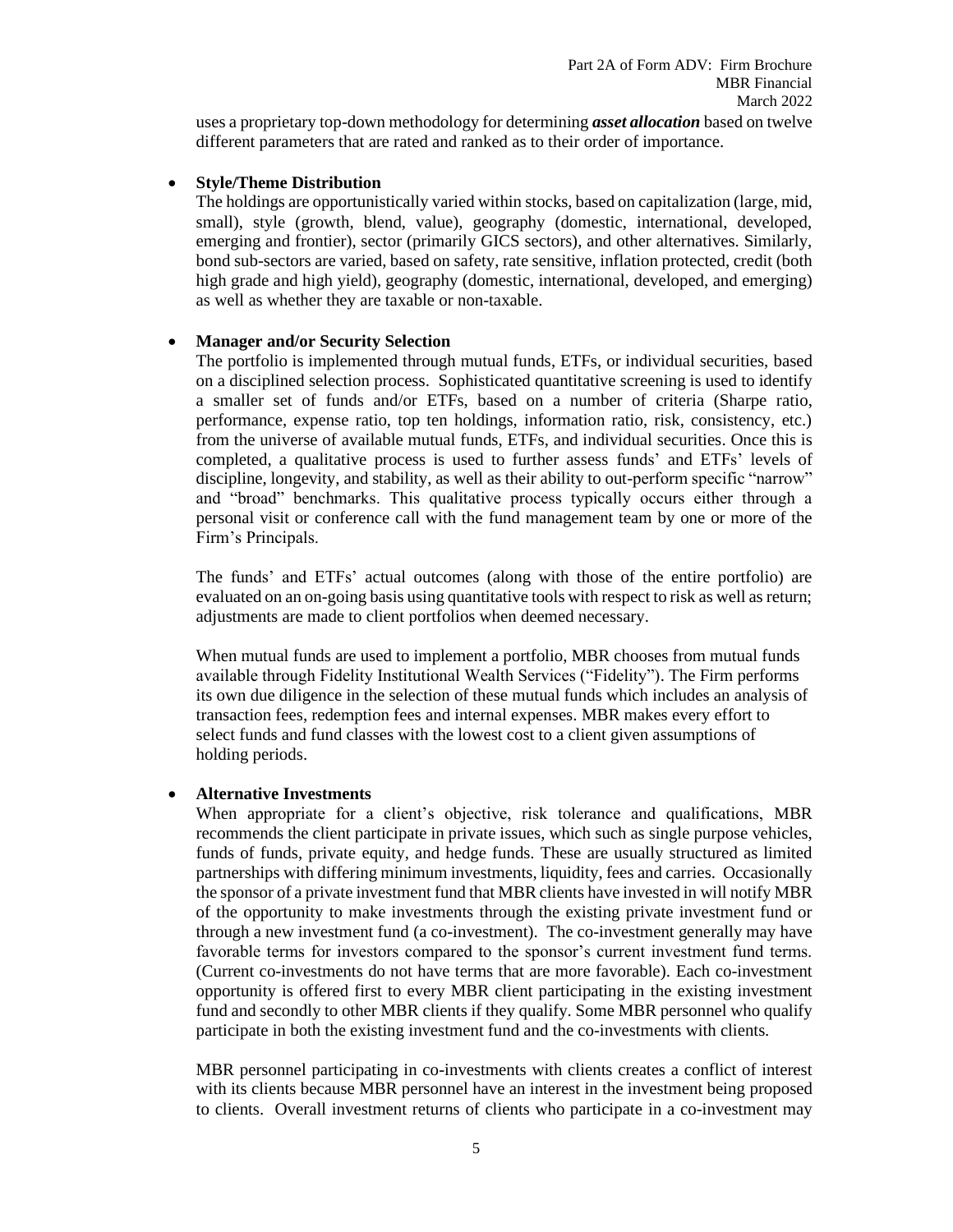produce different performance than experienced by investors not in the co-investment. Additionally, not all MBR clients are provided the opportunity to participate in each coinvestment, as not all MBR clients are qualified, have the funds available for investment and/or such an investment would not be suitable for such client. In the event a limited opportunity arises for co-investment, clients will have preference over MBR personnel.

Currently MBR charges its clients a management fee on these alternative investments and co-investments but does not charge its personnel. MBR also charges its clients a performance fee on the alternative investments and co-investments and does not assess these fees to its personnel. The difference in fee structures creates a conflict between MBR personnel and participating clients.

#### **Risk of Loss**

MBR does not guarantee the future performance of the account or any specific level of performance, the success of any investment decision or strategy that the Firm uses, or the success of the overall management of clients' accounts. The client understands that investment decisions made for the client's account(s) are subject to various market, economic, political, and business risks, and that those investment decisions will not always be profitable. Investing in mutual funds and ETFs entails greater fees than if investments were made directly in the underlying issues. "Alternative investments" such as hedge funds entail additional risk, with potential performance fees, more speculative trades, and the potential use of derivatives. Private equity funds usually entail extensive lockups such that a client's investment will be illiquid for an extended period. These investments are only recommended to sophisticated clients who meet required net worth and income qualifications. Clients are reminded that investing in any security entails risk of loss they should be willing to bear.

*Cybersecurity Risk*: MBR and its service providers may be subject to operational and information security risks resulting from cyberattacks. Cyberattacks include, among other behaviors, stealing or corrupting data maintained online or digitally, denial of service attacks on websites, the unauthorized release of confidential information or various other forms of cybersecurity breaches. Cybersecurity attacks affecting MBR and its service providers may adversely impact Clients. For instance, cyberattacks may interfere with the processing of transactions, cause the release of private information about Clients, impede trading, subject MBR to regulatory fines or financial losses, and cause reputational damage. Similar types of cybersecurity risks are also present for issuers of securities in which Clients accounts may invest in, qualified custodians, governmental and other regulatory authorities, exchange and other financial market operators, or other financial institutions. Cybersecurity incidents that could ultimately cause them to incur losses, including for example: financial losses, cost and reputational damages, and loss from damage or interruption of systems. Although MBR has established its systems to reduce the risk of these incidents occurring, there is no guarantee that these efforts will always be successful, especially considering that MBR does not directly control the cybersecurity measures and policies employed by third-party service providers or those of its clients.

## <span id="page-8-0"></span>**ITEM 9. DISCIPLINARY INFORMATION**

There have been no disciplinary actions against the Firm or any of its principals.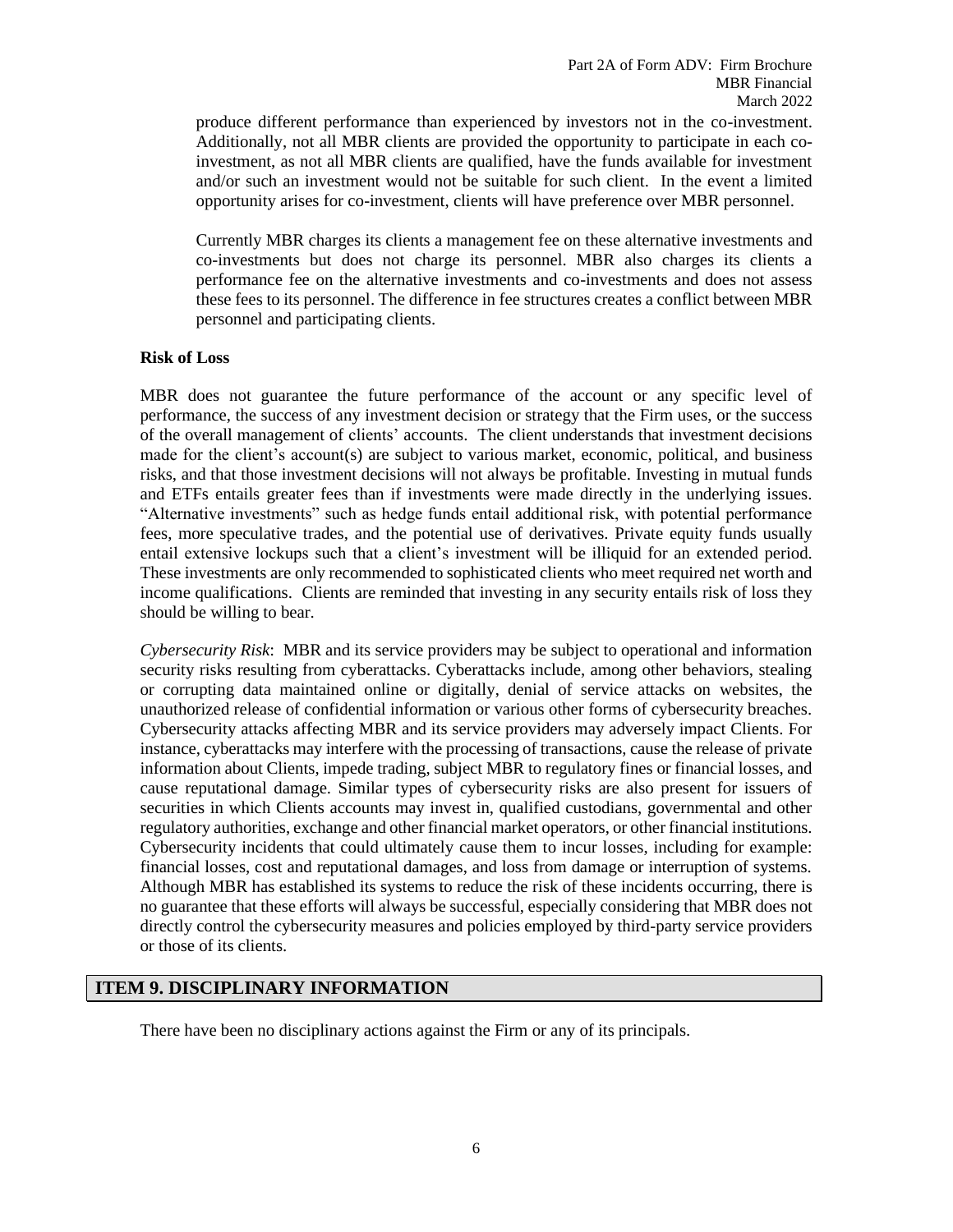## <span id="page-9-0"></span>**ITEM 10. OTHER FINANCIAL INDUSTRY ACTIVITIES AND AFFILIATIONS**

Several principals are also licensed insurance agents and recommend insurance products to our clients. This creates a conflict of interest with clients, as the Firm receives a commission from insurance product sales. Clients are free to purchase recommended insurance products elsewhere.

## <span id="page-9-1"></span>**ITEM 11. CODE OF ETHICS, PARTICIPATION OR INTEREST IN CLIENT TRANSACTIONS AND PERSONAL TRADING**

#### **Code of Ethics**

The Firm has adopted a Code of Ethics, which describes the general standards of conduct expected of all personnel (collectively referred to as "employees") and focuses on three specific areas where employee conduct has the potential to adversely affect clients:

- Misuse of nonpublic information
- Personal securities trading
- Outside business activities

Failure to uphold the Code of Ethics may result in disciplinary sanctions, including and up to termination from MBR. Any client or prospective client may request a copy of our Code of Ethics, which will be provided at no cost.

The following basic principles guide all aspects of our business, and represent the minimum requirements to which all employees are expected to adhere:

- Clients' interests come before employees' personal interests, and before the interests of the Firm.
- The Firm and its Principals must fully disclose all material facts about conflicts of interest of which they are aware, whether between the Firm and clients or between employees and clients.
- Employees must disclose on the Firm's behalf and on their own behalf possible conflicts of interest and must work to manage the impact of such conflicts.
- The Firm and its employees must not take inappropriate advantage of their positions of trust with, or responsibility to, clients.
- The Firm and its employees must always seek to comply with all applicable securities laws.

#### *Misuse of Nonpublic Information*

The Code of Ethics contains a policy against the use of nonpublic information in conducting business for the Firm or in their personal trades. Employees should neither convey nonpublic information nor depend upon it to place or recommend securities trades, whether personal or on behalf of a client.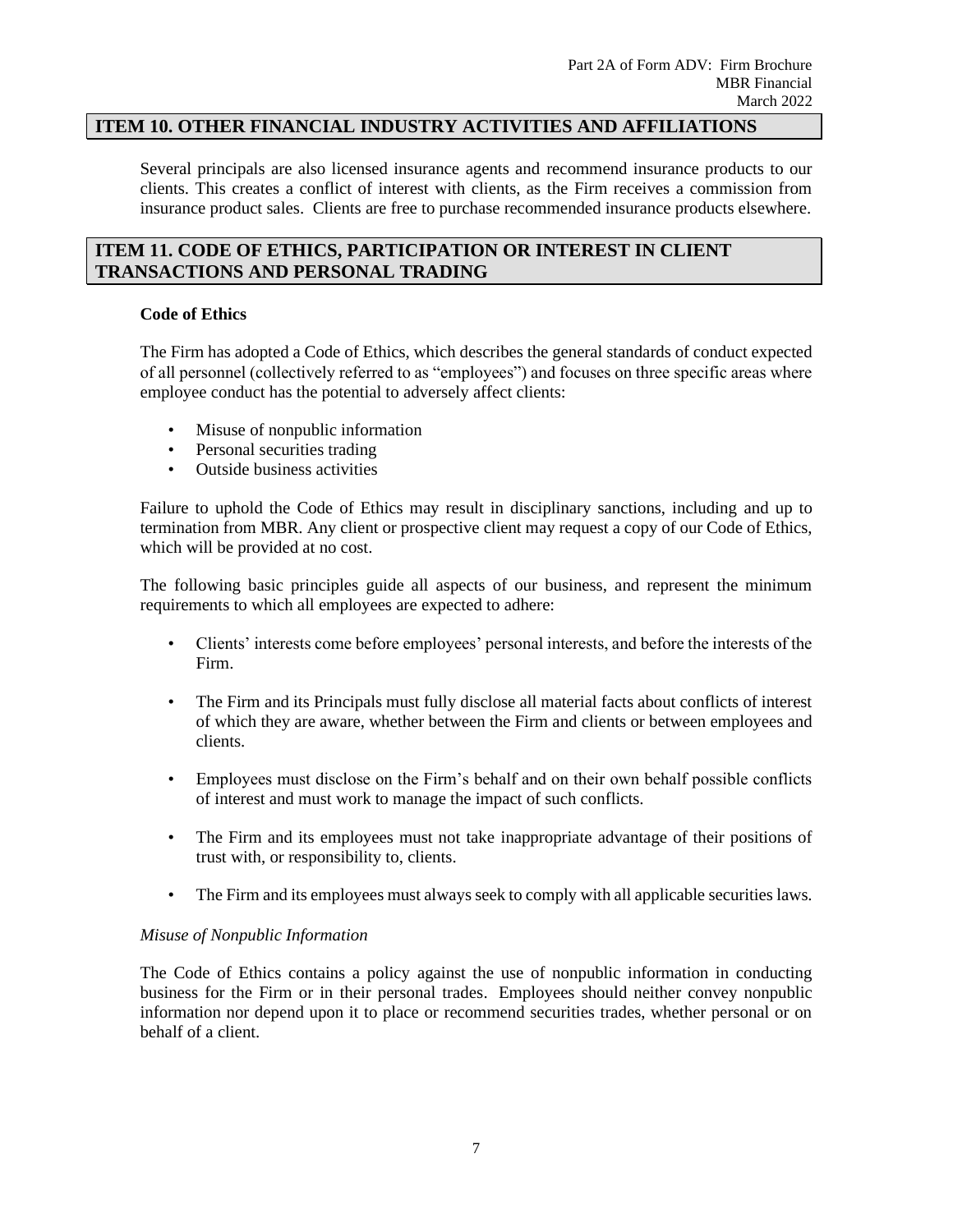#### *Personal Securities Trading*

MBR or individuals associated with the Firm may buy, sell or hold in their personal accounts the same securities recommended to clients or held in client accounts. The Firm does not allow front running. Pre-approval authorization from the Chief Compliance Officer ("CCO") is required for employees seeking to invest in initial public offerings and private placement investments.

Employees are required to submit reports of personal securities trades on a quarterly basis, and personal securities holdings at least annually. These are reviewed by the CCO to ensure compliance with the Firm's policies.

#### *Outside Business Activities*

Employees are required to report any outside business activities generating revenue. If any are deemed to be in conflict with clients, such conflicts will be fully disclosed, or the employee will be directed to cease such activity.

## <span id="page-10-0"></span>**ITEM 12. BROKERAGE PRACTICES**

#### **Selection of Brokers**

The Firm recommends using "qualified custodians" for client accounts, with each client signing a separate agreement with the custodian. In recommending a custodian, consideration is given to the range and quality of products the custodian offers, the technical support provided, execution quality, commission rates, and the financial responsibility and responsiveness of the custodian to both the Firm and its clients. The Firm recognizes its responsibility to attain best execution and recognizes that limiting its custodial relationships can affect its ability to provide best execution on a trade-by-trade basis. However, the Firm evaluates its entire custodial relationship in assessing best execution on a client-by-client basis.

The Firm has an arrangement with National Financial Services LLC and Fidelity Institutional Wealth Services (collectively, and together with all its affiliates, "Fidelity") through which Fidelity provides the Firm with "institutional platform services." The institutional platform services include, among others, brokerage, custody, and other related services. Fidelity's institutional wealth services that assist the Firm in managing and administering clients' accounts include software and other technology that (i) provide access to client account data (such as trade confirmations and account statements); (ii) facilitate trade execution and allocate aggregated trade orders for multiple client accounts; (iii) provide research, pricing and other market data; (iv) facilitate payment of fees from its clients' accounts; and (v) assist with back-office functions, recordkeeping and client reporting.

#### **Research and Other Soft-Dollar Benefits**

The Firm currently has no formal "soft-dollar" arrangements, in which specific products or services are paid for with commission dollars generated by individual trades placed on behalf of client accounts.

Fidelity (the recommended custodian) offers services intended to help the Firm manage and further develop its advisory practice. Such services include, but are not limited to, performance reporting, financial planning, contact management systems, third party research, publications, access to educational conferences, roundtables and webinars, practice management resources, access to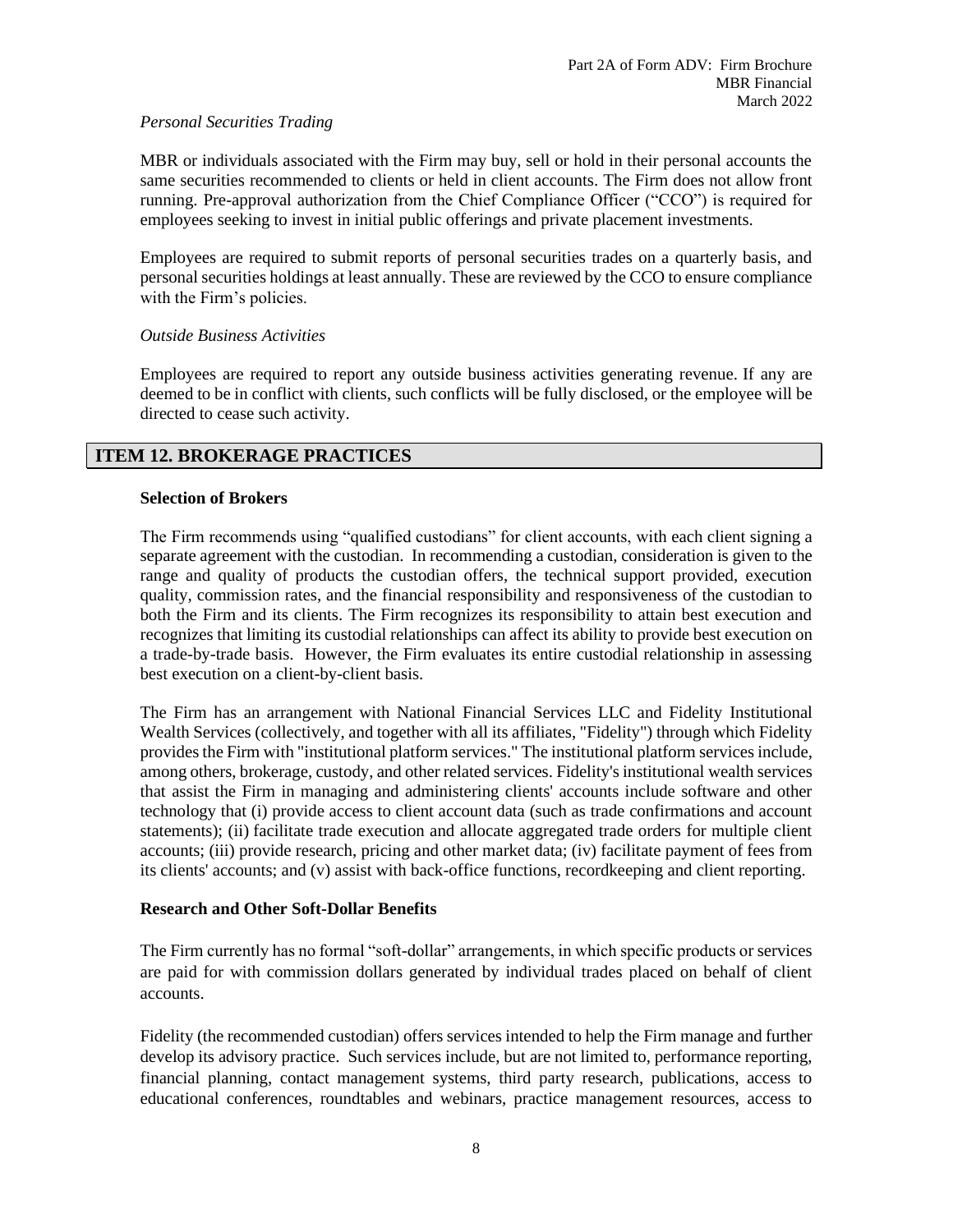consultants and other third party service providers who provide a wide array of business related services and technology with whom the Firm often contracts directly.

The Firm is independently operated and owned and is not affiliated with Fidelity.

Fidelity generally does not charge its advisor clients separately for custody services but is compensated by account holders through commissions and other transaction-related or asset-based fees for securities trades that are executed through Fidelity or that settle into Fidelity accounts (i.e., transactions fees are charged for certain no-load mutual funds, commissions are charged for individual equity and debt securities transactions). Fidelity provides access to many no-load mutual funds and ETFs without transaction charges and other no-load funds and ETFs at nominal transaction charges.

#### **Brokerage for Client Referrals**

The Firm does not receive referrals from a broker/dealer or from any third party providing services to the Firm. However, the Firm uses other third parties to solicit and refer clients to the Firm, please see the section entitled, "Client Referrals and Other Compensation" for additional disclosures.

#### **Directed Brokerage**

Clients may not request that trades be enacted through a specific broker of their own choosing. The Firm requires clients to use its recommended broker-dealer(s) as the account custodian. Not all financial services firms require their clients to use a particular custodian or broker.

#### **Order Aggregation**

The Firm may aggregate brokerage orders for client accounts and allocate the securities purchased or sold among participating accounts, with each account receiving the same terms. Some qualified custodians (including Fidelity) charge transaction fees at the account level, whether or not a trade is placed as a block trade; therefore, aggregating trades does not affect client transaction fees. The overarching principle for any allocation is that no client be intentionally favored over another client similarly situated. Firm employees do not participate in block trades with clients.

#### **Trade Errors**

MBR defines trade errors to be errors discovered after a trade settles. If such an error should result in a loss to the client, MBR will make the client whole. If an error results in a gain, Fidelity keeps the gain and sends it to a charity of Fidelity's choice.

#### <span id="page-11-0"></span>**ITEM 13. REVIEW OF ACCOUNTS**

Trades are reconciled daily, with each account being reviewed at least quarterly. Such reviews entail looking at holdings of each portfolio in accordance with each client's investment objectives and risk tolerance, and in keeping with an Investment Policy Statement. Additional reviews are triggered by events such as a client meeting; a request for withdrawal from or deposit into an account; a change in a client's risk tolerance, financial position or investment objective; a change in a company or fund's management; unusual market or economic circumstances; or other unforeseen event(s). The Firm encourages clients to meet with Principals of the Firm at least annually.